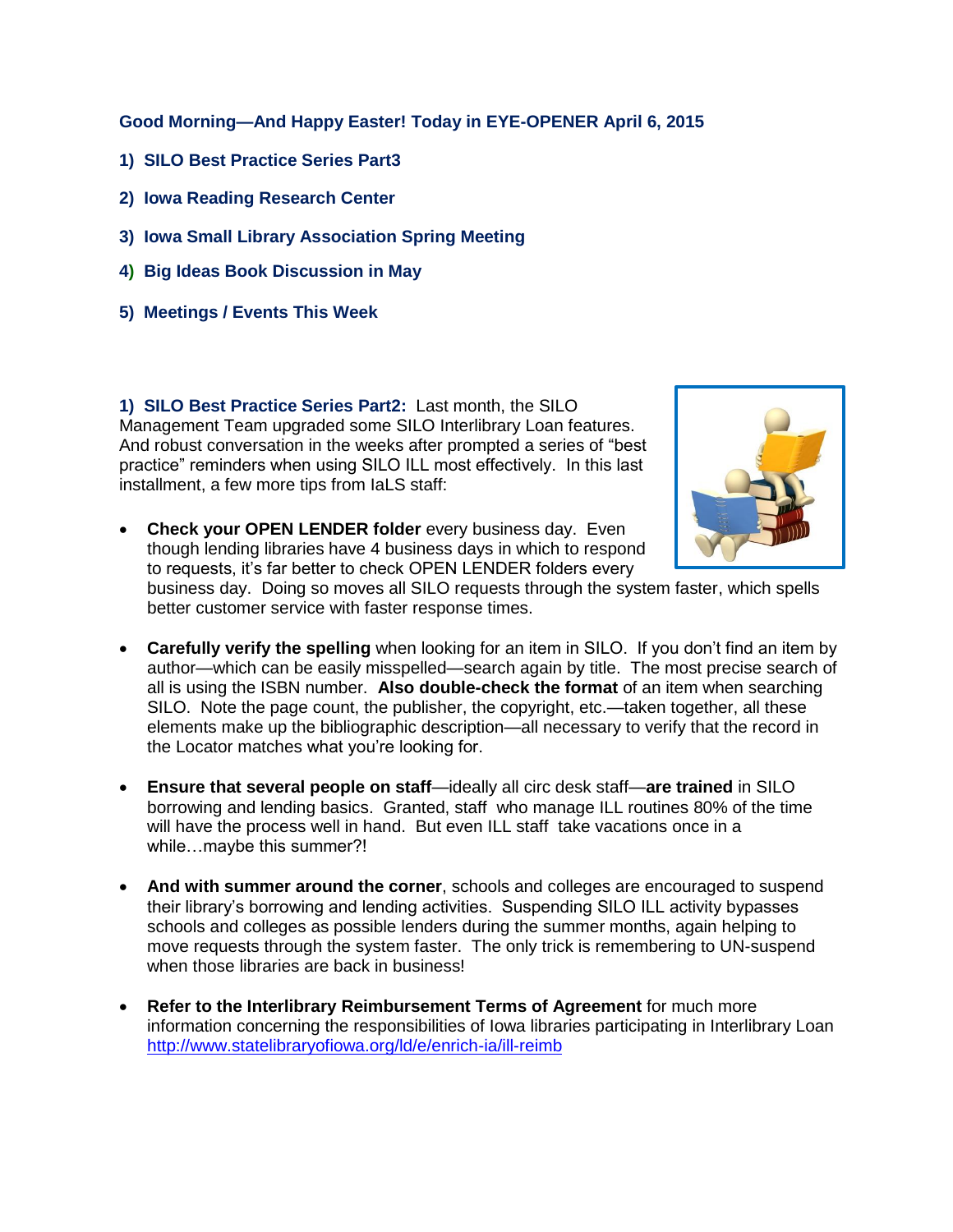## **IOWA READING RESEARCH CENTER LOOD**

**2) Iowa Reading Research Center:** Are you familiar with the Iowa Reading Research Center? The IRRC <http://www.iowareadingresearch.org/> provides an online collection of literacy resources available to the public for teaching and learning, for home schooling, and for educator research. Relatively new on the scene, the IRRC was established in 2012 to promote best practices in literacy and lead every child in Iowa to achieve reading proficiency.

The Iowa Reading Research Center works in collaboration with the Iowa Dept of Education, Iowa's Area Education Agencies, local school districts, and community partners with a collection of web-based literacy resources. These resources include videos, activities, parent guides, and articles that build literacy skills for children from birth through sixth grade. Resources are vetted, they are free, and no login is required.

Here is a sampling of IRRC tools for eductors

- $\checkmark$  lowa's Early Literacy Initiatives and Legislation
- $\checkmark$  Instructional Practice Guides
- $\checkmark$  Downloadable Parent Letters and Parent Checklists
- $\checkmark$  Research from the Education Field

The IRRC is anxious to spread the word about their organization and looking to Iowa's public libraries for help with that. From an IRRC spokesperson: "... Iowa's public libraries are uniquely positioned to help connect families with literacy resources that benefit all children. We hope you will spread the word about the IRRC within your community, visit our website <http://www.iowareadingresearch.org/> and follow us on Facebook and Twitter. Together we can make a difference so that every child in Iowa achieves reading profieniency…"

**3) Iowa Small Library Association Spring Meeting:** The **Iowa Small Library Association (ISLA)** is a subdivision of ILA. And I**SLA** officers are anxious to let you know about this group's annual spring meeting, coming up on **May 1st** . *"Maker Programming in Small Libraries"* will feature a panel presentation running from 10:30AM-12:30PM. Among the panelists are three from Estherville PL: Director Tena Hanson, Asst. Director Beth Reineke, and Children's Services Coordinator Paula Spoo. In addition, Aimee Clark



with Spencer PL and Jet Kofoot with Iowa Library Services are also panelists.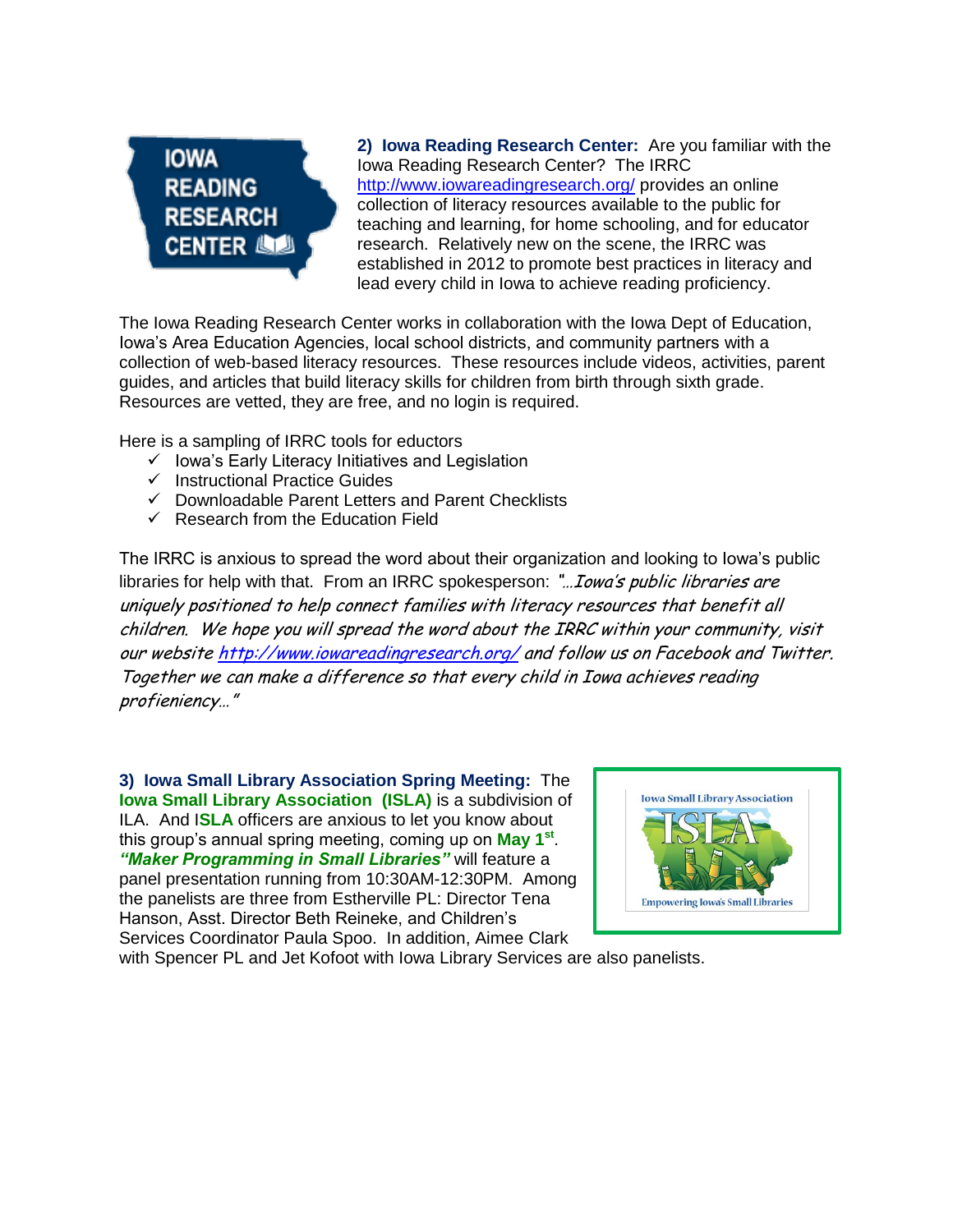*"Maker Programming"* is the c.e. credit portion of the day, immediately following a business meeting from 9:30-10:30AM. Here's more: "... Interested in doing some maker space activities at your small library? Would you enjoy hearing from some other librarians who are doing technology and maker space programming at their small library? Join us for an online web conference on May 1, when panelists will discuss STEM and Maker programming on a budget. Topics will include after-school clubs, maker spaces, community collaboration, maker spaces with no space—and more! Q&A follows the panel presentation. And feel free to continue the conversation at lunch. Go as a group with attendees from your respective site; each site host will have lunch suggestions…"

**ISLA's Spring Meeting** is indeed online, but this year with a twist. This year, **ISLA** officers are using WebEx web conferencing software to extend this meeting to 25 sites statewide. 25 Iowa libraries will be selected to host this program based on the location of registrants. Indicate on the meeting registration form if you would like to serve as a host location.

You can find a registration form on **ISLA's** Facebook Page <https://www.facebook.com/iowasmalllibraryassociation>Also on ILA's website here [http://www.iowalibraryassociation.org/index.php/iowa-small-library](http://www.iowalibraryassociation.org/index.php/iowa-small-library-association?showall=&start=1)[association?showall=&start=1](http://www.iowalibraryassociation.org/index.php/iowa-small-library-association?showall=&start=1) The cost is \$5.00 for ILA / ISLA members; \$10.00 for ILA / non-ISLA members; \$15.00 for non-ILA / non-ISLA members. Register today—and let us know if questions!



**4) Big Ideas Book Discussion in May:** The next **"Big Ideas Book Discussion"** is scheduled for **May 28** (9:30-11:00AM) And the next book up for discussion is Talk Like TED. So this early announcement gives you plenty of time to read the book and join the conversation! Here's how this goes:

In **"Big Ideas Book Discussions,"** IaLS staff and guest stars facilitate discussions using books outside of library management, but with plenty of application to library management. Choosing books on leadership, civic engagement, customer service, and presentation skills, we'll connect those ideas with public library service. In addition to a great assortment of

non-fiction titles—and of course the c.e. credit—there are other spin-off benefits of **"Big Ideas**," such as:

- $\checkmark$  titles help with collection development for participating libraries
- $\checkmark$  titles are good choices for local book discussion groups
- $\checkmark$  this program serves as another model for how to facilitate local book discussions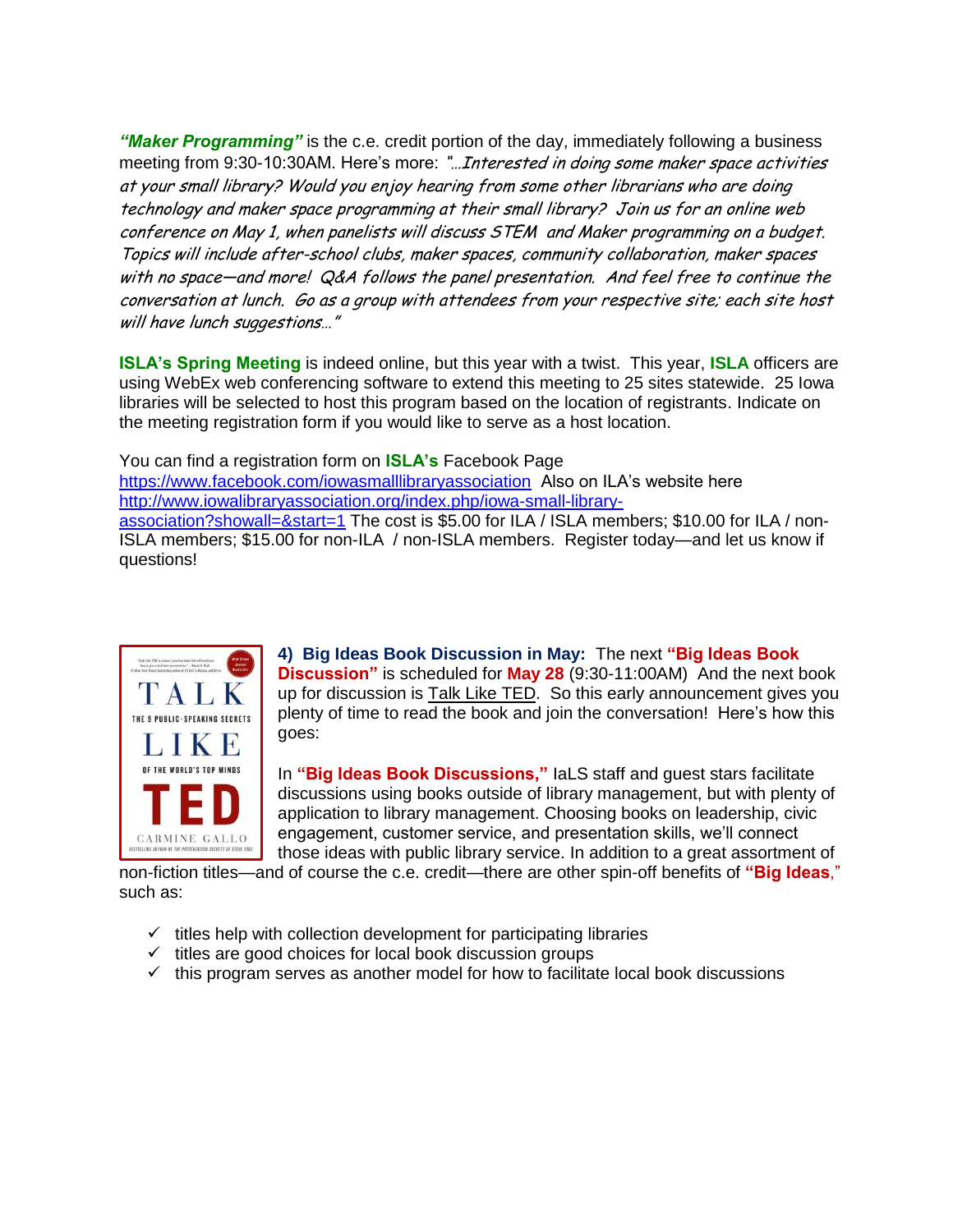For more about the book from the c.e. catalog: "...Have you ever watched TED Talks on YouTube? If so, you've watched skillful public speakers demonstrating techniques that lead to entertaining and memorable presentations. One book review of Talk Like TED reads 'Ideas are the true currency of the twenty-first century. So in order to succeed, having the ability to sell yourself and your ideas is the single greatest skill that will help you accomplish your dreams. TED Talks have redefined the elements of a successful presentation and become the gold standard for public speaking. TED—which stands for technology, entertainment, and design—brings together the world's leading innovators and thinkers to show us how it's done…' "

We encourage participants to purchase books used throughout the **"Big Ideas"** series for your own collections. Join us for the next good read when we'll talk about Talk Like TED!

**5) Meetings / Events This Week:** For **National Library Week April 12-18**, Iowa Library Services will be running full-tilt with a variety of classes. Many classes are intended for state employees working on the capitol complex. These on-site classes will be offered at IaLS headquarters in the Miller building, an effective way to raise awareness of State Library services available to Iowans. Some of the **National Library Week** classes will be conducted online, so local library staff statewide can take advantage of those. Find the full listing for next week's classes here<http://www.statelibraryofiowa.org/>

**Note IaLS office hours this week:** Amanda and I will be attending the monthly staff meeting in Des Moines this **Thursday April 9**; NW office will be closed, but you're welcome to call the Des Moines office on Thursday if you need immediate assistance (800-248-4483) On **Friday April 10**, all State Library staff will be attending an in-service staff development day at Ames Public Library. **The Des Moines office, the State Law Library, and all Districts will be closed for the day on Friday**. Please leave phone or email messages, regular business hours resume on Monday April 13, 2015.

It's a new month of national webinars, find full descriptions and registration information here <http://www.statelibraryofiowa.org/ld/c-d/continuing-ed/other-conted>

**April 7.** 1:00-2:00PM. **Youth Announcements: Ready for Summer Reads** sponsored by Booklist <http://www.booklistonline.com/webinars>

**April 8.** 10:00-11:00AM. **Every Hero Has A Story: Summer Reading Program 2015** sponsored by Nebraska Library Commission <http://nlc.nebraska.gov/scripts/calendar/eventlist.asp?Mode=ALL>